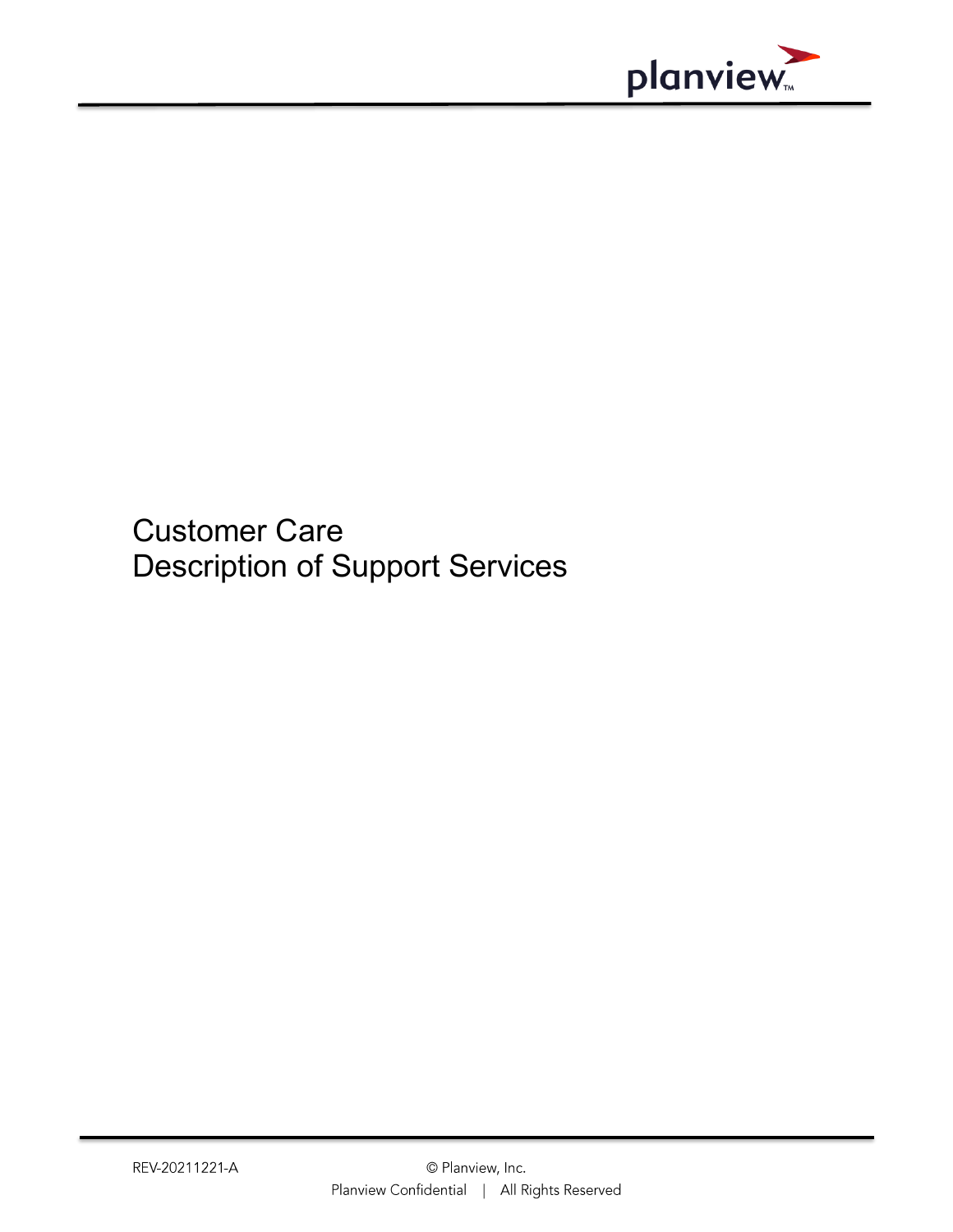

©2021 Planview, Inc. Planview®, Planview Enterprise®, Planview Barometer®, Planview Daptiv®, Planview Changepoint®, Clarizen®, Planview Leankit®, Planview Accelerate™, Planview Spigit®, PLANVIEW HORIZONS®, Planview PRISMS®, Planview PPM Pro™, Planview Projectplace® are current trademark applications or registered trademarks of Planview, Inc.

This document may not, in whole or in part, be photocopied, reproduced, translated, reduced to any electronic medium or machine-readable form, shared, or otherwise disseminated except as provided by prior written consent from Planview, Inc.

Every effort has been made to ensure the accuracy of this manual. However, Planview, Inc. makes no warranties with respect to this documentation and disclaims any implied warranties of merchantability and fitness for a particular purpose. The information in this document is subject to change without notice.

Planview, Inc. • 12301 Research Blvd., Building V, Suite 101 • Austin, TX 78759-2369 • USA Web: [www.planview.com](http://www.planview.com/) • [success.planview.com](https://success.planview.com/) Customer Care: [support.planview.com](http://support.planview.com/)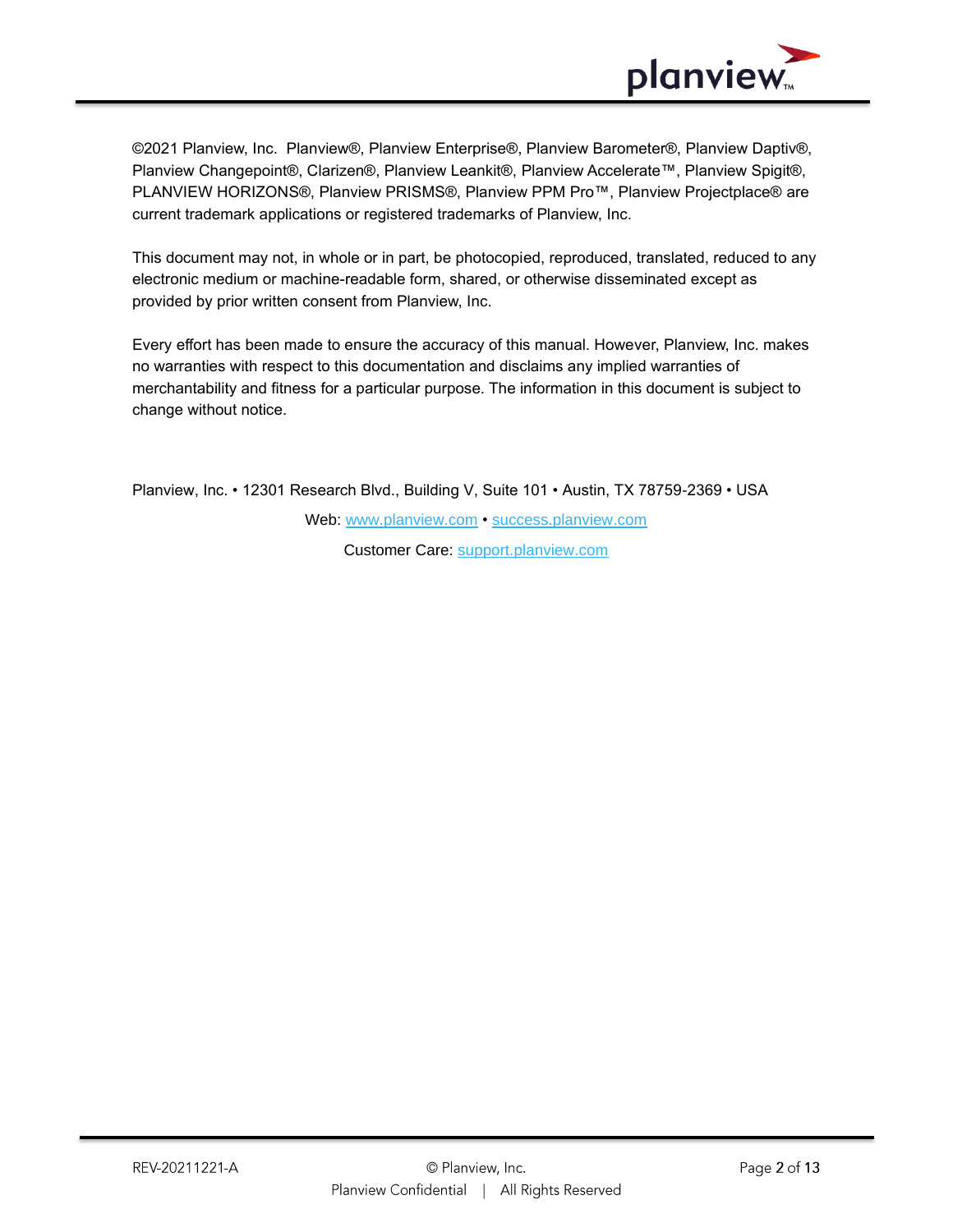

#### Contents

| Support Service - Response and Resolution Targets for Non-Planview Software Defects |  |
|-------------------------------------------------------------------------------------|--|
|                                                                                     |  |
|                                                                                     |  |
|                                                                                     |  |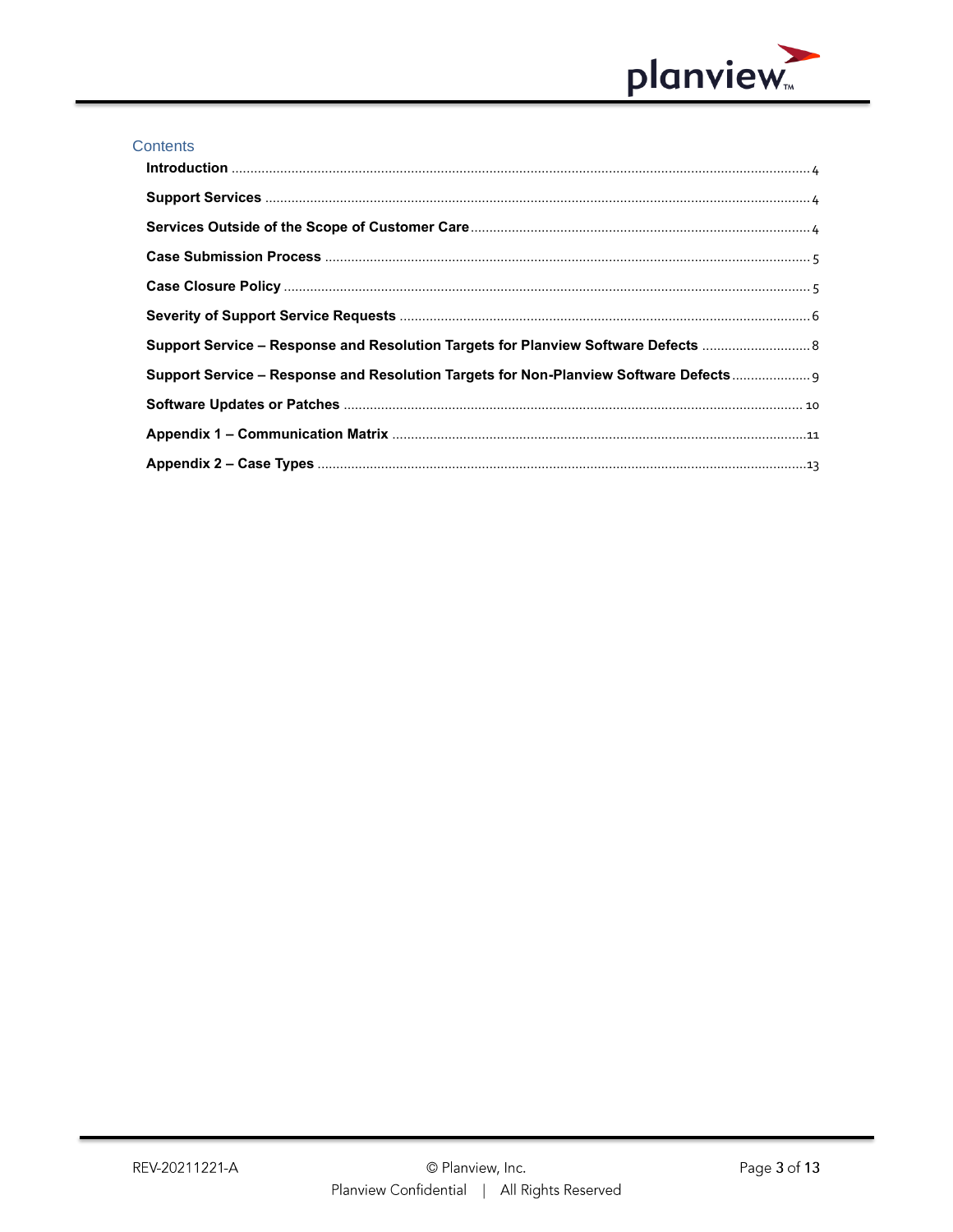

### <span id="page-3-0"></span>**Introduction**

This document describes the software maintenance and support services provided by Planview, Inc. and its affiliates and subsidiaries ("Planview") to Customers who either purchase support services from Planview or are a current Planview software-as-a-service ("SaaS Service") Customer ("Customer"). This document includes the following information:

- Standard practices in providing software updates or patches to Planview's software or SaaS Services.
- Process by which Planview receives and responds to Customer-submitted requests for support services.
- Customer Care hours of operation.
- Standard service level targets in providing software support services.
- Software Defect<sup>1</sup> analysis processes.

## <span id="page-3-1"></span>**Support Services**

Customer Care services addresses software issues encountered by users of Planview's software and/or SaaS Services applications which are submitted to Customer Care by a defined application administrator or Authorized User. The following support services are provided for each new software update or patch:

- Unlimited calls to Planview Customer Care during business hours.
- Case submission via web, email or phone.
- Case submission via chat is limited to Planview Spigit and Planview Projectplace;
- Scheduled updates to the software.
- Scheduled updates to released documentation.

### <span id="page-3-2"></span>**Services Outside of the Scope of Customer Care**

Please note that these cases are not related to or covered by the support service-level targets (as opposed to uptime to Cloud Operations service-level targets) described in this document.

- Functional Support These are questions about how a particular function or feature of the software or SaaS Service works. Functional questions submitted to Customer Care may be directed to Planview Consulting via the assigned Customer Success Manager or Managing Consultant. The services provided by Planview Consulting may be billable.
- Custom Reports, Configuration & Self-Installs Customer Care will provide up to one cumulative hour of assistance, per instance, for issues or questions related to custom reports or self-installs. Planview Customer Care will provide information pertaining to configuration but will not configure the application for the customer. Assistance by Customer Care beyond one hour is considered billable and will be referred to Planview Consulting.
- Cases that are routed to Planview Consulting can be accessed via: [https://support.planview.com](https://support.planview.com/)

<sup>&</sup>lt;sup>1</sup> "Software Defect" is defined on page 12.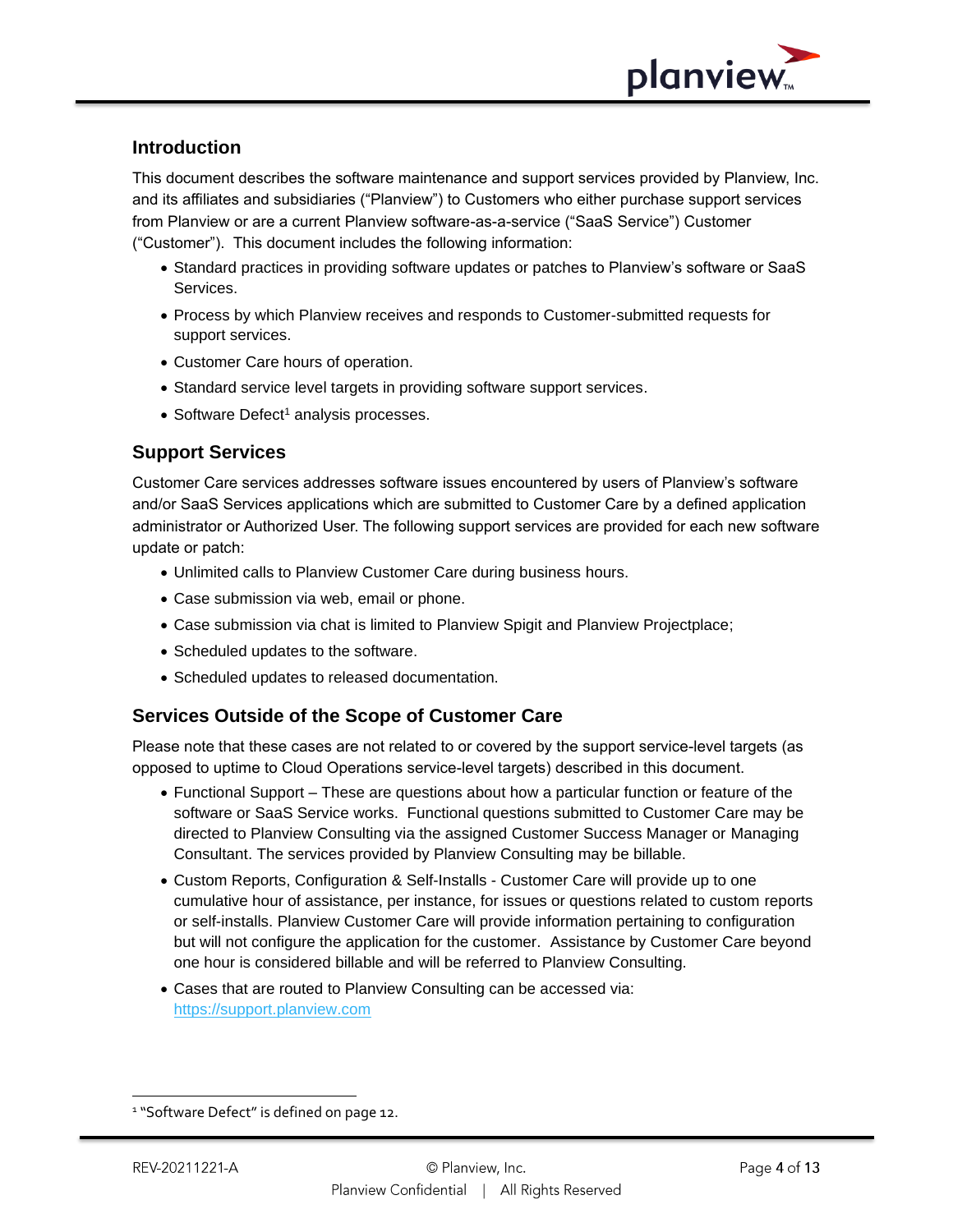

## <span id="page-4-0"></span>**Case Submission Process**

Customers may submit cases to Customer Care via the methods below. Please note that Customer Care *only* provides support services to defined application administrators for Planview Enterprise One, Planview PPM Pro, Planview Spigit,Planview ChangePoint and Clarizen.

Customers who utilize Planview Projectplace, Planview Leankit, Planview Barometer and Planview Daptiv will utilize product specific case submission forms within the Customer Success Center.

• **Customer Care Community** – Customers may log in to the Customer Care website and submit a case 24/7. The Customer Care Community may be accessed via: [https://support.planview.com](https://support.planview.com/)

> When logging into the Customer Care Community, users will be prompted to supply their email address and password.

- **Telephone** Customers may call Customer Care 24/7. See Communication Matrix (Appendix 1)
- **Email** Customers may send requests via email. Case requests are received by the Customer Care Dispatcher who will create a case, which is then automatically routed to a Customer Care consultant.
- **Chat** Chat requests are only available for Planview Projectplace and Planview Spigit. Chats can be initiated during normal business hours via the product UI or at:
	- Planview Projectplace <https://lc.chat/now/8700631/>
	- Planview Spigit via product UI
- **Elite\Platinum\Medallion Support** 24x7 Coverage Planview Customers who have elected to purchase an upgrade to **Elite\Platinum\Medallion** Support will be provided an oncall phone number for critical severity cases. The on-call phone number shall be provided to the Customer upon purchase of the **Elite\Platinum\Medallion** Support offering. The customer may make use of this number to contact a Level II Customer Care Consultant during off-hours.

Planview Customer Care provides support for (1) the latest and (2) the most recent previous release. Regarding our multitenant solutions (Planview Leankit, Planview Spigit, Planview Projectplace), the option for previous versioning support is not applicable. Once a software version is no longer covered, Customer Care will escalate requests to Product Management for review and consideration and Customer Care will provide a comprehensive response.

## <span id="page-4-1"></span>**Case Closure Policy**

All cases will be marked as "Solution Provided" upon delivery of a resolution or fix. This includes, but is not limited to:

- Answers to general questions.
- Detailed steps/actions to address the reported issue.
- Release of an update or patch that addresses the reported issue.
- Customer advises that the issue can be marked as Solution Provided.

Cases will be moved to a status of "Closed" when the proposed solution is accepted by the Customer via the Customer Care Community or there is no response from a Customer for ten (10)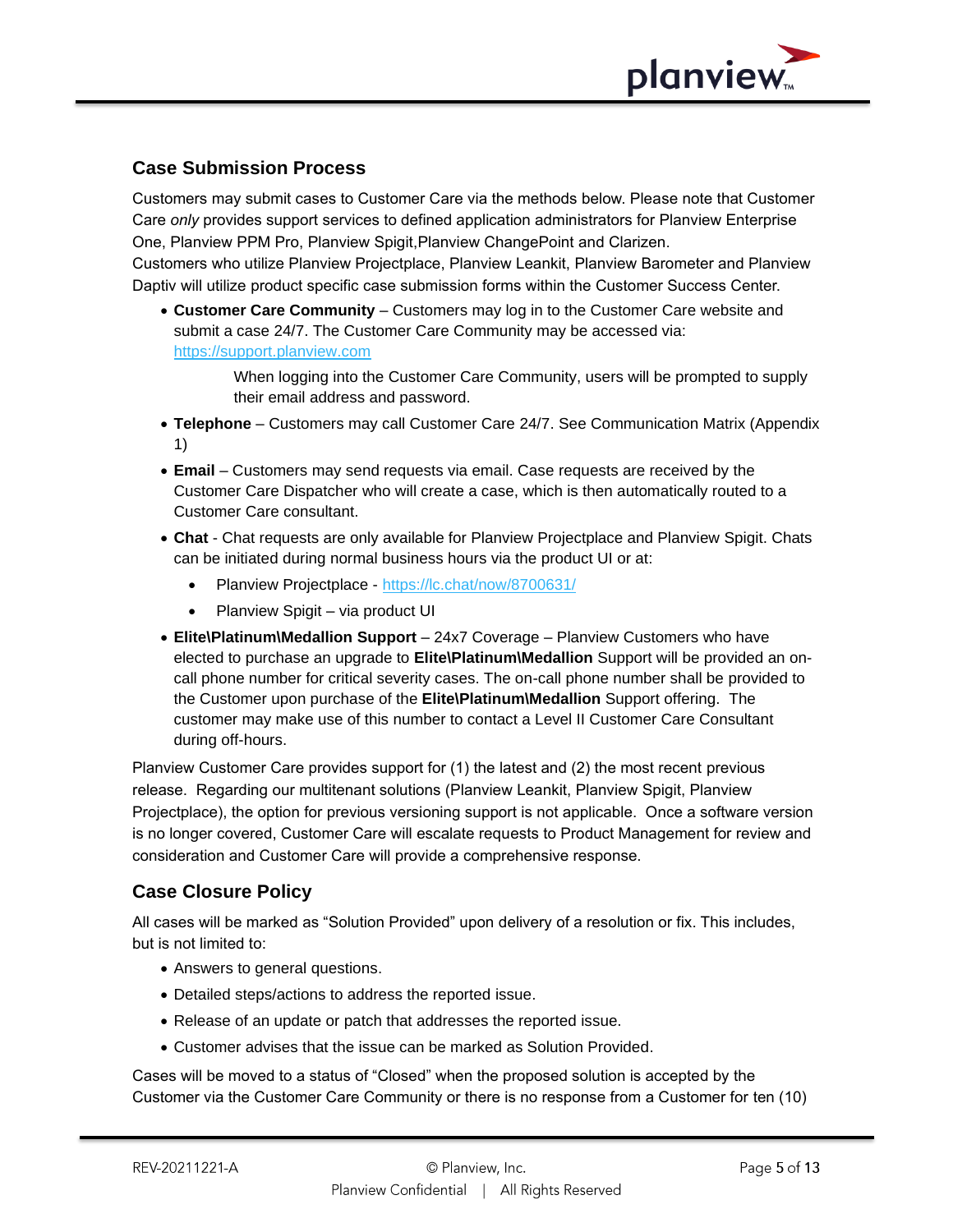

business days (after two (2) follow-up attempts via email). Any closed cases can be re-opened by the Customer or by Planview upon request.

### <span id="page-5-0"></span>**Severity of Support Service Requests**

Customer must set a severity for each case submitted. The severity should be set when creating a case via the Planview Customer Care portal. Customer may change the severity of any open case by adding a comment to the case and requesting the change or by contacting Planview Customer Care via email or phone. Requests to raise the severity to Critical will be reviewed by a Planview Customer Care manager to ensure that the reported issue meets the defined criteria. To make the best use of resources, Planview relies on the severity assigned to each case as a means of determining the order in which to act upon requests. Severity classifications are described in the following tables:

| <b>Severity Assigned</b> | <b>Definition</b>                                                                                                                                                                                                                                                                                                                                                                                                                                                                          |
|--------------------------|--------------------------------------------------------------------------------------------------------------------------------------------------------------------------------------------------------------------------------------------------------------------------------------------------------------------------------------------------------------------------------------------------------------------------------------------------------------------------------------------|
| Critical                 | Production Service is down or failure of essential features\functions<br>$\bullet$<br>within the application.<br>Performance degradation depriving the use of essential<br>$\bullet$<br>features\functions within the application.<br>Functionality leading to data corruption or the loss of data with no work<br>$\bullet$<br>around.<br>Imminent threat to key business or near-term business milestones<br>$\bullet$<br>posing financial risk.                                         |
| Major                    | Service is operational but impaired use of one or more essential<br>$\bullet$<br>feature\functions within the application.<br>Service is operational but highly degraded performance to the point of<br>$\bullet$<br>major impact on usage.<br>Important features within the application are severely restricted with<br>$\bullet$<br>no acceptable or easy workaround; however, operations can continue<br>in a restricted fashion.<br>Key business decision making impacted<br>$\bullet$ |
| Moderate                 | Service is operational with minor feature\functions impacted that does<br>$\bullet$<br>not impact the overall usability of the application.<br>Key business impacting with workaround, OR non-key business<br>$\bullet$<br>impacting no workaround.                                                                                                                                                                                                                                        |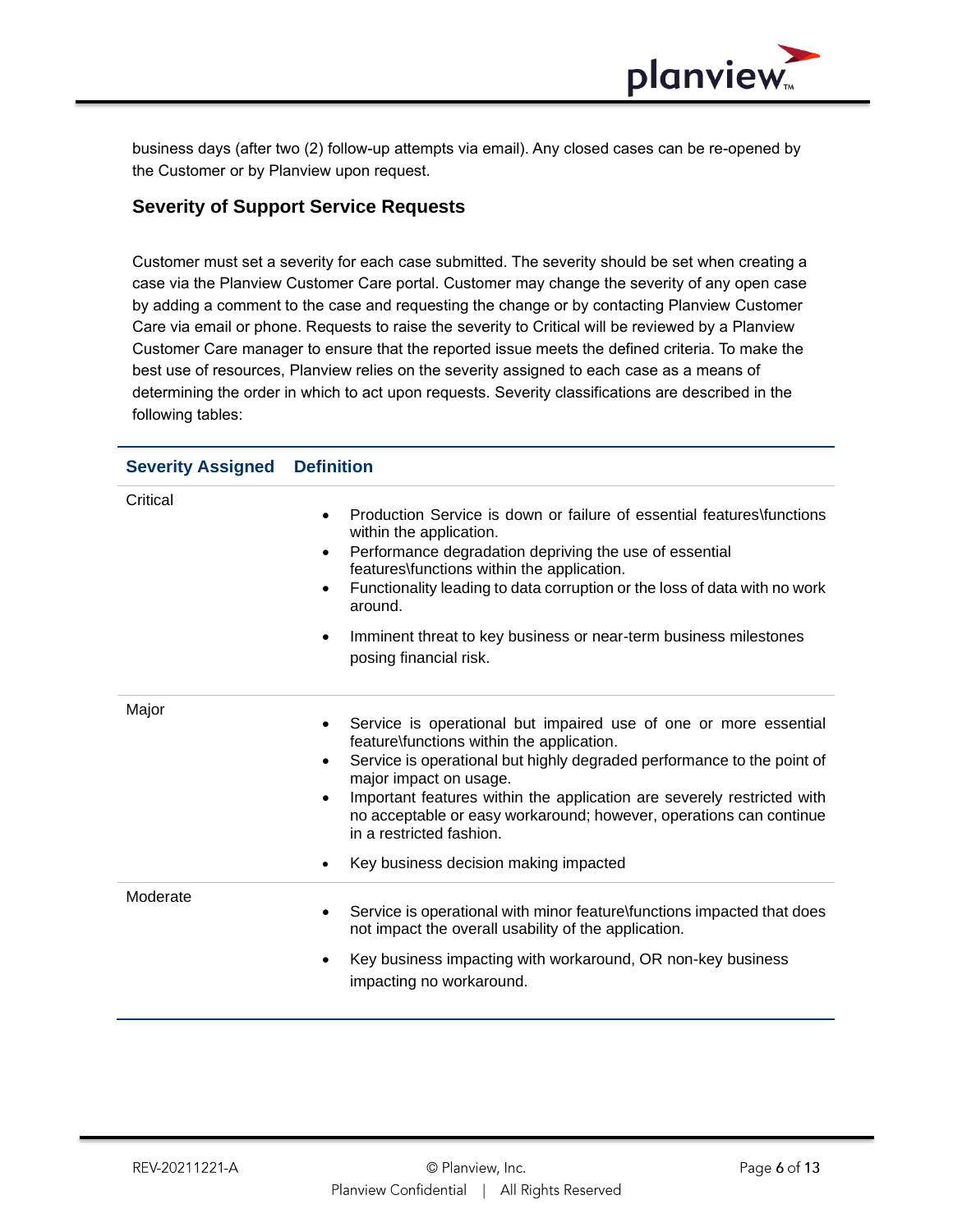

| <b>Severity Assigned</b> | Definition                                                                                                        |
|--------------------------|-------------------------------------------------------------------------------------------------------------------|
| Minor                    |                                                                                                                   |
|                          | Non-key business impacting with workaround, OR not business<br>$\bullet$<br>impacting.                            |
|                          | Information is requested on application capabilities, navigation,<br>$\bullet$<br>installation, or configuration. |
|                          | Defect is affecting a small number of users. Acceptable workaround<br>$\bullet$<br>is available.                  |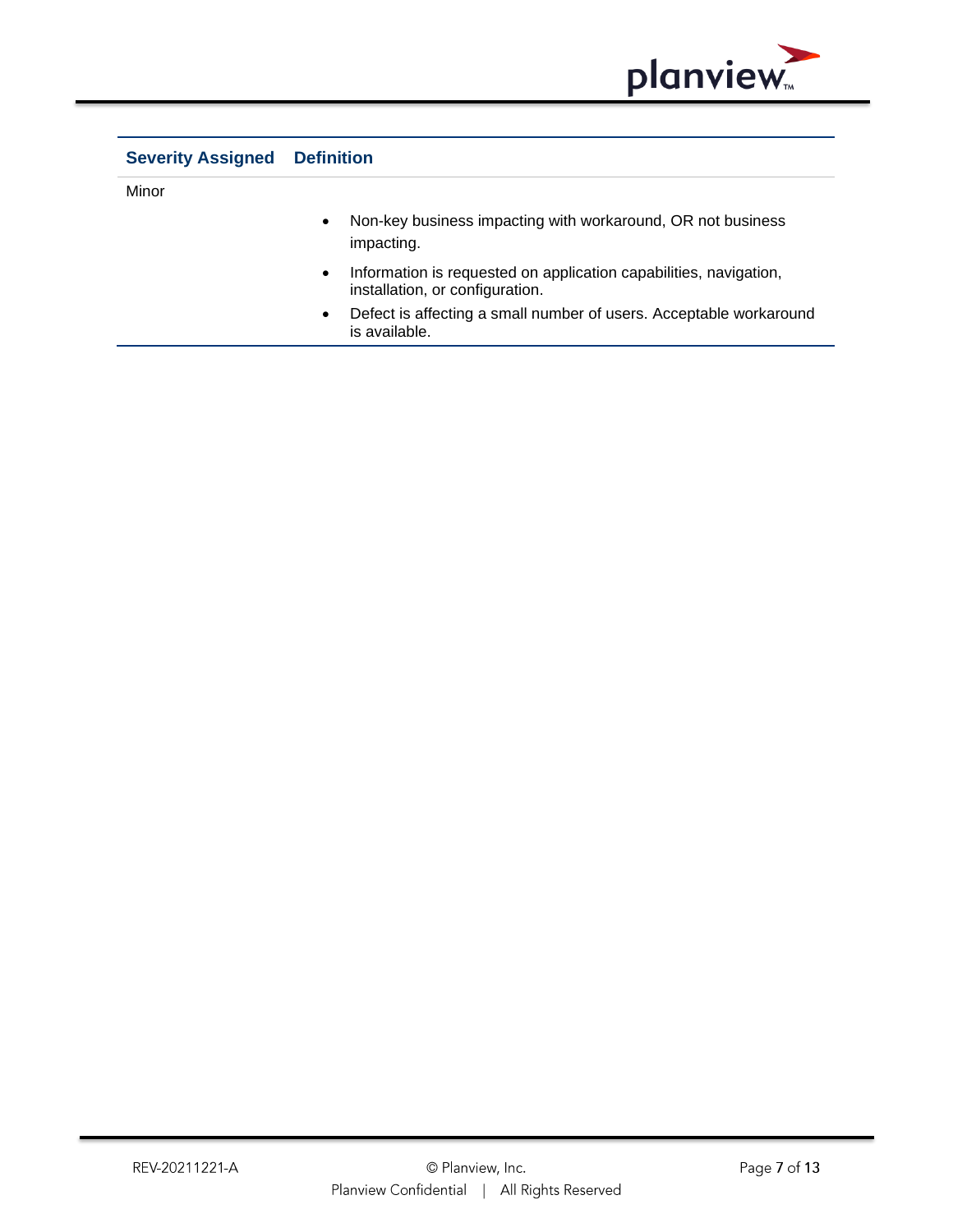

## <span id="page-7-0"></span>**Support Service – Response and Resolution Targets for Planview Software Defects**

| <b>Severity of</b><br><b>Request</b> | <b>Target Resolution and Response Time for Reported Cases</b>                                                 |
|--------------------------------------|---------------------------------------------------------------------------------------------------------------|
| Critical                             | Response Time: Within 30 minutes                                                                              |
|                                      | Restore functionality: 2 hours assuming no code level changes                                                 |
|                                      | Resolution Time: Within 48 hours* via a Work-around or Update if<br>there is no viable work-around            |
|                                      | Status Updates: Upon every 6 hours until functionality is restored or<br>upon availability of new information |
|                                      | *Mass outages will be provided via the Planview Status page<br>(status.planview.com)                          |
| Major                                | Response Time: Within 60 minutes                                                                              |
|                                      | Restore functionality: 2 hours assuming no code level changes                                                 |
|                                      | Resolution Time: Within 96 hours* via a Work-around or next                                                   |
|                                      | Monthly Release if there is no viable work-around                                                             |
|                                      | Status Updates: Upon availability of new information                                                          |
|                                      |                                                                                                               |
| Moderate                             | Response Time: Within 2 hours                                                                                 |
|                                      | Resolution Time: Targeted for future update as agreed to by both                                              |
|                                      | Parties                                                                                                       |
|                                      | Status Updates: N/A                                                                                           |
| Minor                                | Response Time: Within 4 hours                                                                                 |
|                                      | <b>Resolution Time: Time Permitting</b>                                                                       |
|                                      | Status Updates: N/A                                                                                           |
|                                      |                                                                                                               |

\*The target resolution time is dependent upon when a customer responds to a request for information. Any time which elapses while waiting for such additional information will not count toward the target resolution time.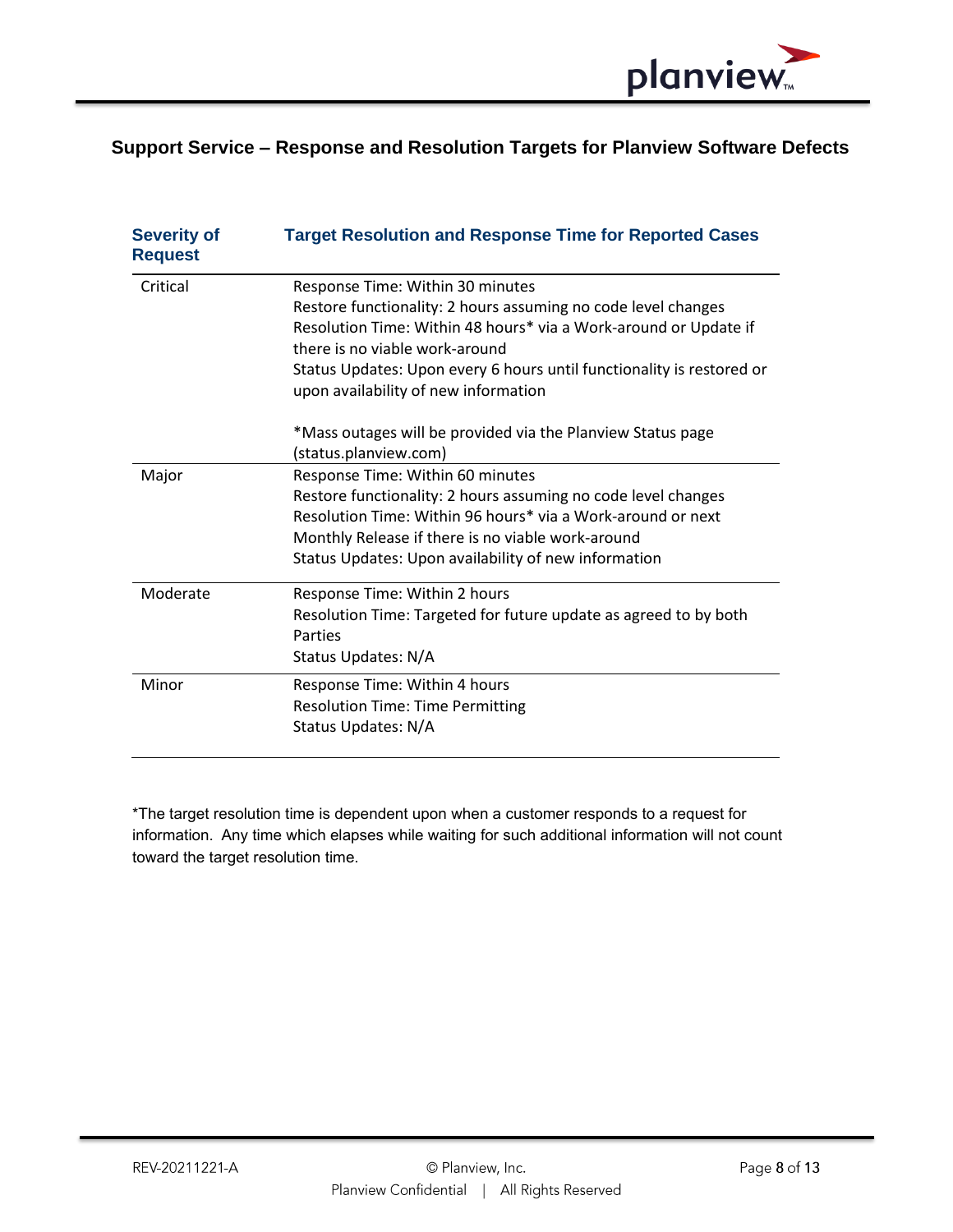

## <span id="page-8-0"></span>**Support Service – Response and Resolution Targets for Non-Planview Software Defects**

| <b>Severity of</b><br><b>Request</b> | <b>Target Resolution and Response Time for Reported Cases</b>                                                 |
|--------------------------------------|---------------------------------------------------------------------------------------------------------------|
| Critical                             | Response Time: Within 30 minutes                                                                              |
|                                      | Restore functionality: 2 hours assuming no code level changes                                                 |
|                                      | Resolution Time: Within 48 hours                                                                              |
|                                      | Status Updates: Upon every 6 hours until functionality is restored or<br>upon availability of new information |
|                                      | Root Cause Report: <= 15 days for System wide issues                                                          |
|                                      | *Mass outages will be provided via the Planview Status page<br>(status.planview.com)                          |
| Major                                | Response Time: Within 60 minutes                                                                              |
|                                      | Resolution Time: Within 120 hours assuming code level issue is not<br>identified                              |
|                                      | Status Updates: Upon availability of new information                                                          |
| Moderate                             | Response Time: Within 2 hours                                                                                 |
|                                      | <b>Resolution Time: Time Permitting</b>                                                                       |
|                                      | Status Updates: N/A                                                                                           |
| Minor                                | Response Time: Within 4 hours                                                                                 |
|                                      | <b>Resolution Time: Time Permitting</b>                                                                       |
|                                      | Status Updates: N/A                                                                                           |

Planview does not provide service level targets for the following defects:

- Customer networking issues (latency, saturation, firewall/proxy issues, etc.).
- Customer client-side issues (browser, OS, connectivity, etc.).
- Support for customer-created customizations/custom reports/custom views/custom tiles/custom ribbons.
- Questions about "how" to use the software, functional questions, training questions.
- Enhancement requests/customization requests.
- Software defects in an OEM software product, and
- Any third-party software or application components not developed and maintained by Planview.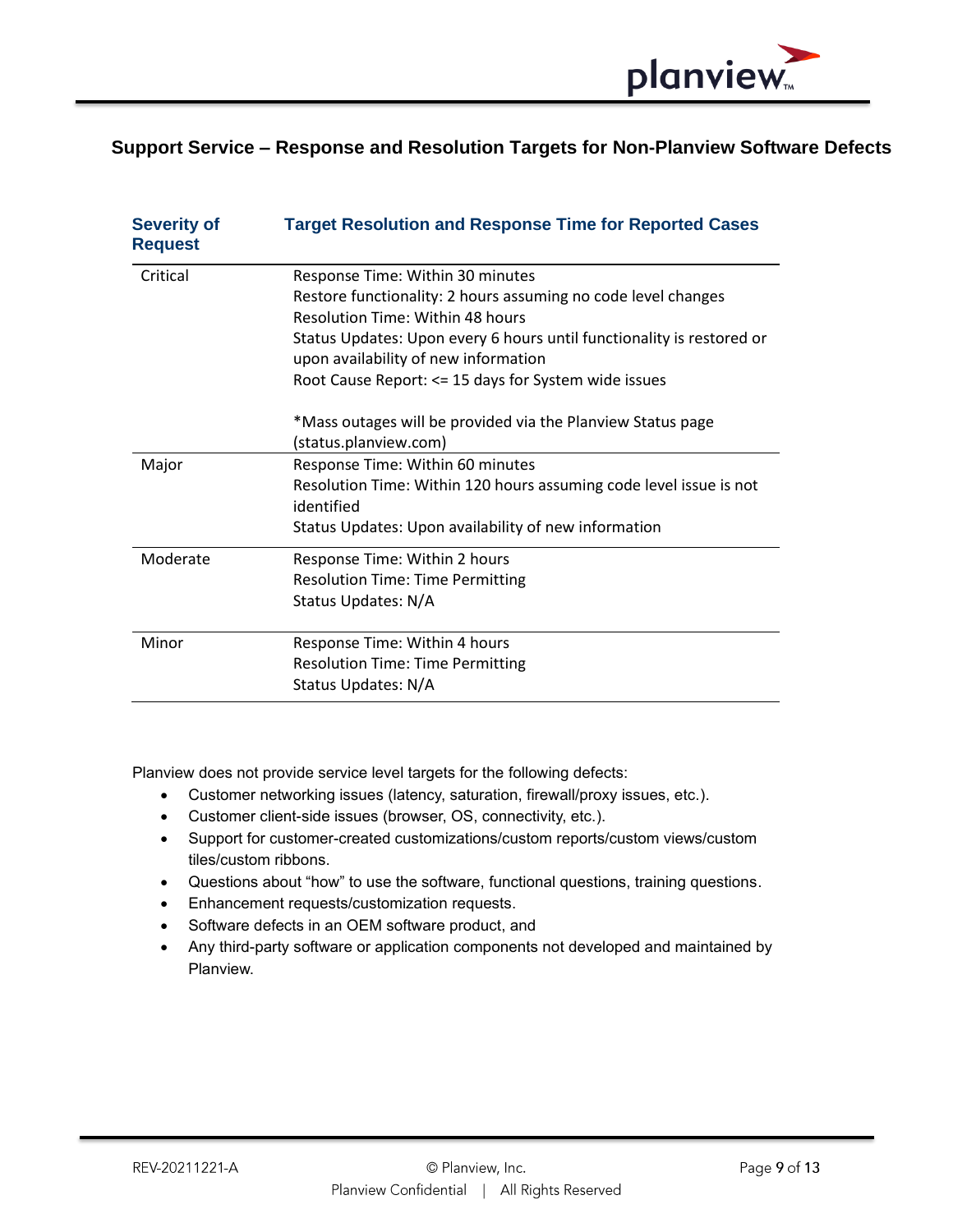

## <span id="page-9-0"></span>**Software Updates or Patches**

Customers who purchase Planview Annual Maintenance and Support or are a SaaS-licensed Customer receive new Planview software updates or patches to the software products which they license.

- **Planview Enterprise One/PPM Pro - Monthly Releases -** Planview Enterprise One and PPM Pro follow a monthly release cadence. Release process for each product line can be found below:
	- o **Planview Enterprise One** [https://success.planview.com/Planview\\_Enterprise\\_One/One/Product\\_Relea](https://success.planview.com/Planview_Enterprise_One/One/Product_Releases/Planview_Enterprise_One_Update_Process) [ses/Planview\\_Enterprise\\_One\\_Update\\_Process](https://success.planview.com/Planview_Enterprise_One/One/Product_Releases/Planview_Enterprise_One_Update_Process)
	- o **Planview PPM Pro** [https://success.planview.com/Planview\\_PPM\\_Pro/Release\\_Information/New](https://success.planview.com/Planview_PPM_Pro/Release_Information/Newsletters_and_Announcements/010_PPM_Pro_Release_Process) [sletters\\_and\\_Announcements/010\\_PPM\\_Pro\\_Release\\_Process](https://success.planview.com/Planview_PPM_Pro/Release_Information/Newsletters_and_Announcements/010_PPM_Pro_Release_Process)
- **Planview Projectplace** Projectplace follows Continuous Integration (CI) / Continuous Delivery (CD) software engineering best practices. This enables updates to Projectplace's services to occur as changes are promoted (e.g. multiple times per day).
	- o https://success.planview.com/Projectplace/Product\_updates
- **Planview LeanKit** LeanKit follows Continuous Integration (CI) / Continuous Delivery (CD) software engineering best practices. This enables updates to LeanKit's services to occur as changes are promoted (e.g. multiple times per day).
	- o https://success.planview.com/Planview\_LeanKit/Product\_Releases
- **Planview Spigit** Spigit follows a release cycle of every two weeks.
	- [https://success.planview.com/Planview\\_Spigit/Technical\\_Information/03\\_Mai](https://success.planview.com/Planview_Spigit/Technical_Information/03_Maintenance_and_Upgrades/Product_Release_Cycle_Cadence) ntenance and Upgrades/Product Release Cycle Cadence
- **Planview Daptiv**  Daptiv follows a release cycle of every two weeks
	- o [https://success.planview.com/Planview\\_Daptiv/Product\\_News](https://success.planview.com/Planview_Daptiv/Product_News)
- **Planview Barometer** Barometer follows a release cycle of every three weeks o [https://success.planview.com/Planview\\_Barometer/2Release\\_Notes](https://success.planview.com/Planview_Barometer/2Release_Notes)
	- **Planview Changepoint** Changepoint follows a monthly release cadence o [https://success.planview.com/Planview\\_Changepoint](https://success.planview.com/Planview_Changepoint)
- **Planview Clarizen** Clarizen follows a release cycle of every three weeks o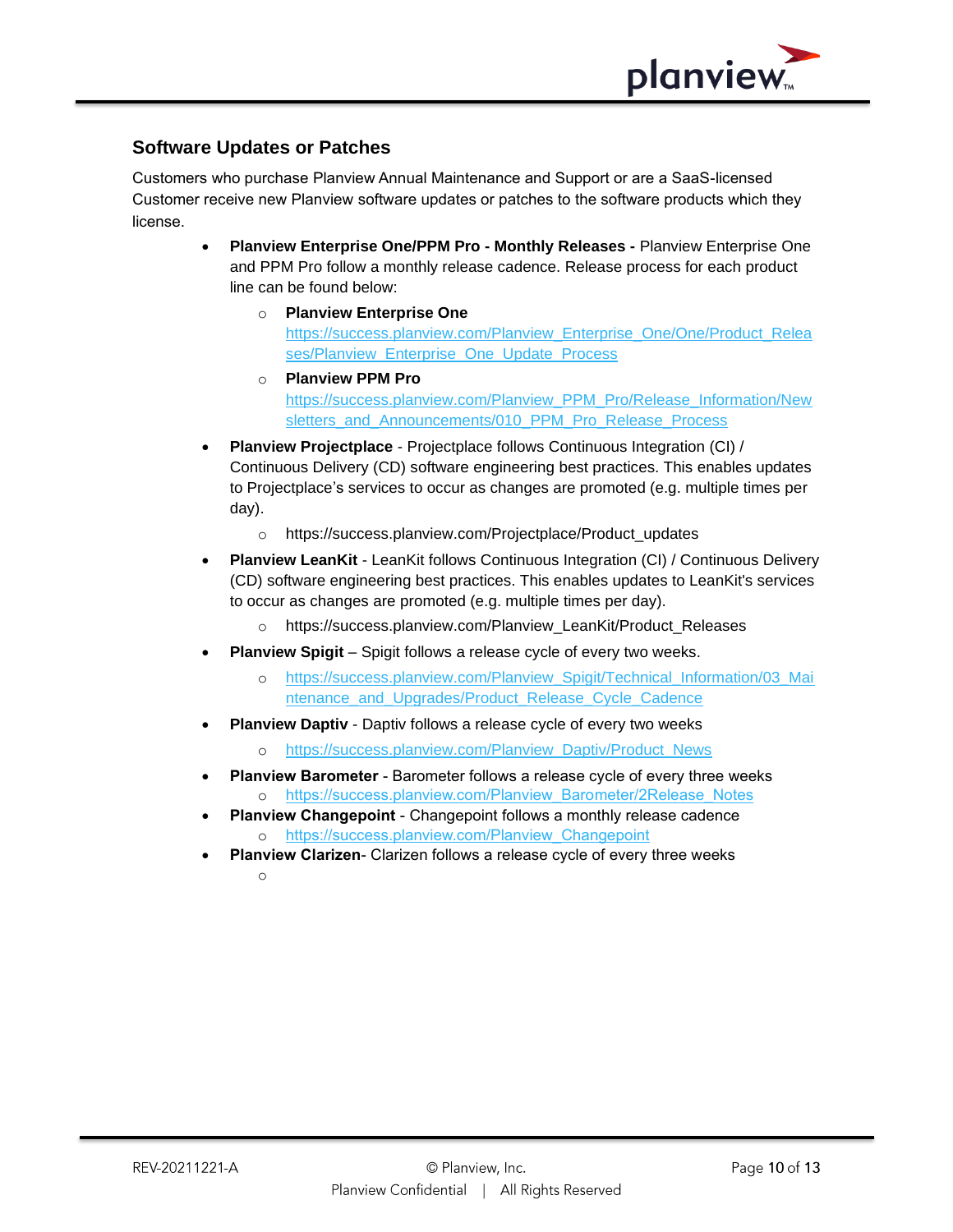

### <span id="page-10-0"></span>**Appendix 1 – Communication Matrix**

| Customer Care Support by Product Line and Region |                                                                                              |                                              |  |  |  |
|--------------------------------------------------|----------------------------------------------------------------------------------------------|----------------------------------------------|--|--|--|
| The Americas/Asia, Pacific (UTC -6:00)           |                                                                                              |                                              |  |  |  |
|                                                  | <b>Customer Care Community</b>                                                               |                                              |  |  |  |
|                                                  | <b>United States</b>                                                                         | 1-512-346-8460                               |  |  |  |
| Planview Enterprise One                          | Australia                                                                                    | 61 2 80149318                                |  |  |  |
|                                                  | New Zealand                                                                                  | 64 49 749422                                 |  |  |  |
|                                                  | customercare@planview.com                                                                    |                                              |  |  |  |
|                                                  |                                                                                              |                                              |  |  |  |
|                                                  |                                                                                              | Customer Care Community Case submission form |  |  |  |
| <b>Planview PPM Pro</b>                          | <b>United States</b>                                                                         | 1-512-346-8460                               |  |  |  |
|                                                  | customercare@planview.com                                                                    |                                              |  |  |  |
|                                                  |                                                                                              |                                              |  |  |  |
|                                                  | Case submission form                                                                         |                                              |  |  |  |
|                                                  | <b>United States</b>                                                                         | 1-512-346-8460                               |  |  |  |
| Planview Projectplace                            | Australia                                                                                    | 61 2 80149318                                |  |  |  |
|                                                  | New Zealand                                                                                  | 64 49 749422                                 |  |  |  |
|                                                  | support@projectplace.com                                                                     |                                              |  |  |  |
|                                                  |                                                                                              |                                              |  |  |  |
|                                                  | Case submission form                                                                         |                                              |  |  |  |
| <b>Planview LeanKit</b>                          | <b>United States</b>                                                                         | 1-512-346-8460                               |  |  |  |
|                                                  | customercare@planview.com                                                                    |                                              |  |  |  |
|                                                  |                                                                                              |                                              |  |  |  |
|                                                  | <b>Customer Care Community Case submission form</b>                                          |                                              |  |  |  |
|                                                  | <b>United States</b>                                                                         | 1-512-346-8460                               |  |  |  |
| <b>Planview Spigit</b>                           | United<br>Kingdom                                                                            | 44 800 014 8917                              |  |  |  |
|                                                  | customercare@planview.com                                                                    |                                              |  |  |  |
|                                                  |                                                                                              |                                              |  |  |  |
| <b>Planview Clarizen</b>                         | Clarizen Success case submission form:<br>https://success.clarizen.com/hc/en-us/requests/new |                                              |  |  |  |
|                                                  | support@clarizen.com                                                                         |                                              |  |  |  |
|                                                  |                                                                                              |                                              |  |  |  |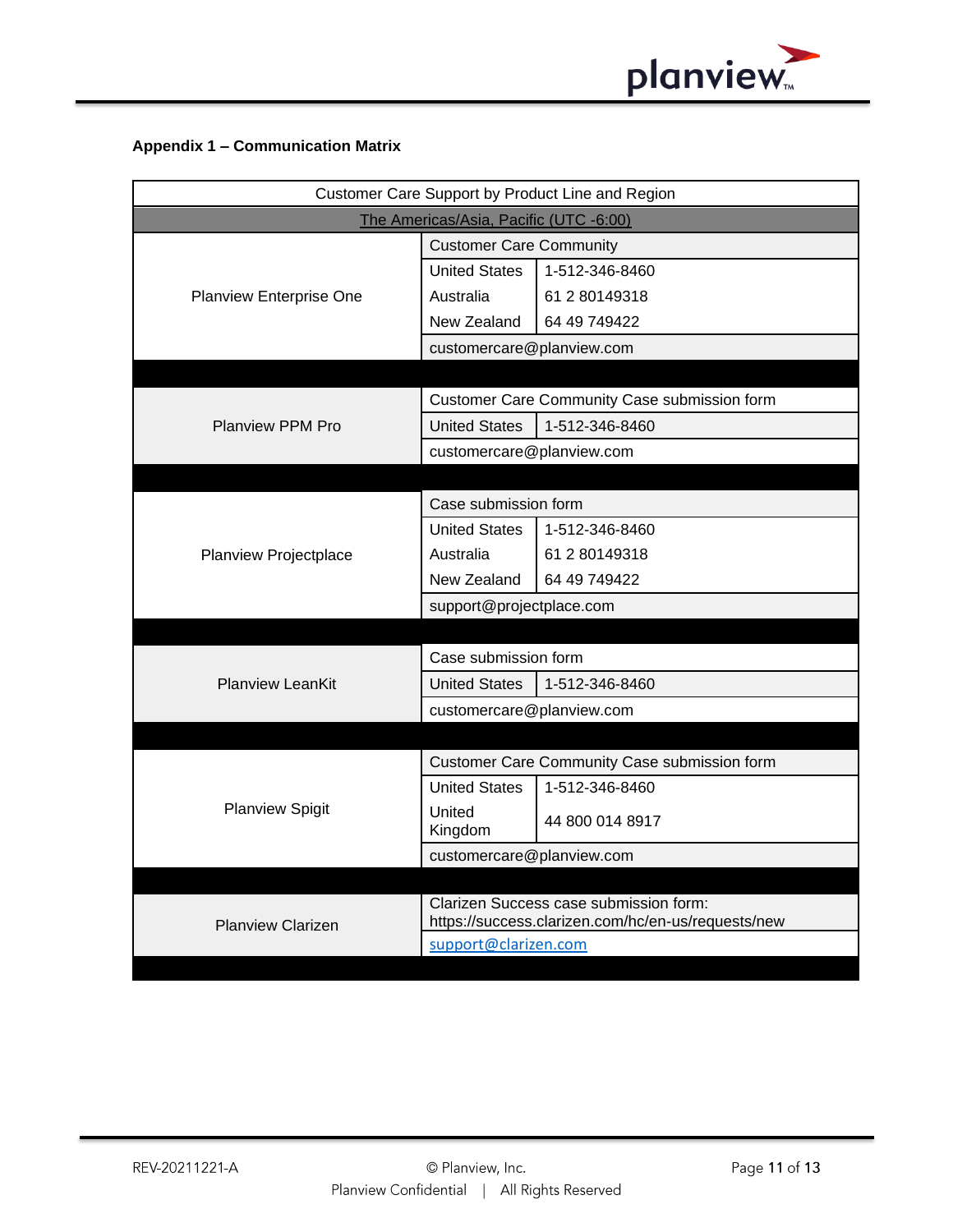

| Europe, Middle East, Africa Hours (UTC +1:00) |                    |                                                    |                                                         |                   |                                                        |                           |  |
|-----------------------------------------------|--------------------|----------------------------------------------------|---------------------------------------------------------|-------------------|--------------------------------------------------------|---------------------------|--|
| <b>Planview Enterprise One</b>                |                    | Customer Care Community case submission form       |                                                         |                   |                                                        |                           |  |
|                                               |                    | 49-721-95-97-262<br>Germany                        |                                                         |                   |                                                        |                           |  |
|                                               |                    |                                                    | United<br>44-118-963-7777<br>Kingdom                    |                   |                                                        |                           |  |
|                                               |                    |                                                    | customercare@planview.eu                                |                   |                                                        |                           |  |
|                                               |                    |                                                    |                                                         |                   |                                                        |                           |  |
| <b>Planview PPM Pro</b>                       |                    | Customer Care Community case submission form       |                                                         |                   |                                                        |                           |  |
|                                               |                    |                                                    |                                                         |                   |                                                        |                           |  |
|                                               |                    | Case submission form                               |                                                         |                   |                                                        |                           |  |
|                                               |                    |                                                    | United<br>Kingdom                                       | +44 203 514 59 95 |                                                        |                           |  |
|                                               |                    |                                                    | Sweden                                                  | +46 8 586 302 60  |                                                        |                           |  |
| <b>Planview Projectplace</b>                  |                    |                                                    | Denmark                                                 | +45 32 72 70 18   |                                                        |                           |  |
|                                               |                    |                                                    | Norway                                                  |                   | +47 21 40 40 94                                        |                           |  |
|                                               |                    |                                                    | Germany                                                 |                   | +49 721 959 7150                                       |                           |  |
|                                               |                    |                                                    | <b>Netherlands</b>                                      |                   | +31 20 808 00 63                                       |                           |  |
|                                               |                    |                                                    | support@projectplace.com & Chat                         |                   |                                                        |                           |  |
|                                               |                    |                                                    |                                                         |                   |                                                        |                           |  |
| <b>Planview LeanKit</b>                       |                    |                                                    | Case submission form                                    |                   |                                                        |                           |  |
|                                               |                    |                                                    |                                                         |                   |                                                        |                           |  |
| <b>Planview Spigit</b>                        |                    | Customer Care Community case submission form       |                                                         |                   |                                                        |                           |  |
|                                               |                    | Clarizen Success case submission form:             |                                                         |                   |                                                        |                           |  |
| <b>Planview Clarizen</b>                      |                    | https://success.clarizen.com/hc/en-us/requests/new |                                                         |                   |                                                        |                           |  |
|                                               |                    | support@clarizen.com                               |                                                         |                   |                                                        |                           |  |
|                                               |                    |                                                    | Planview Daptiv\Planview Barometer\Planview Changepoint |                   |                                                        |                           |  |
|                                               |                    |                                                    |                                                         |                   | Case submission form                                   |                           |  |
|                                               | Monday -<br>Friday |                                                    | $2:00AM - 7:30PM$                                       |                   | United<br><b>States</b>                                | 888.341.9117              |  |
| Daptiv                                        |                    |                                                    |                                                         |                   | France                                                 | +33 (0) 4 89 7373<br>02   |  |
|                                               |                    |                                                    |                                                         |                   |                                                        | customercare@planview.com |  |
|                                               | Monday $-$         |                                                    | $10:00AM -$                                             |                   | Case submission form                                   |                           |  |
| <b>Barometer</b><br>Friday                    |                    | 7:00PM                                             |                                                         |                   | support@barometerit.com                                |                           |  |
| Changepoint                                   | Monday-<br>Friday  |                                                    | $2:00AM - 5:00PM$                                       |                   | <b>Customer Care Community case</b><br>submission form |                           |  |
|                                               |                    |                                                    |                                                         |                   | Canada                                                 | 800-263-7189              |  |
|                                               |                    |                                                    |                                                         |                   | France                                                 | +33 (0) 4 8973<br>7320    |  |
|                                               |                    |                                                    |                                                         |                   |                                                        | customercare@planview.com |  |